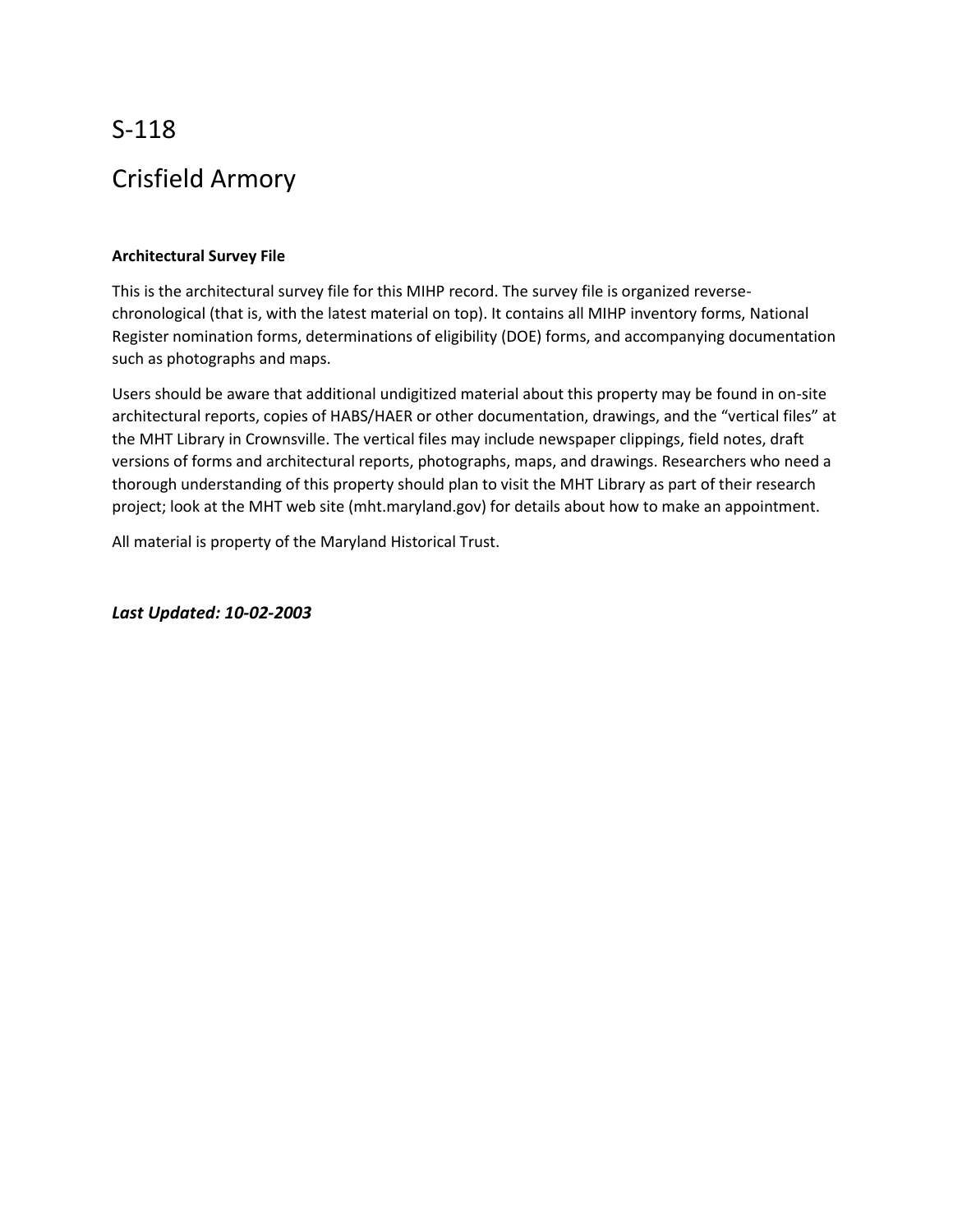*/9!7* 

S-118 Crisfield Armory Crisfield public (restricted)

The Crisfield Armory, built in 1927, stands on the eastern edge of Crisfield along East Main street. Designed to emulate a medieval fortification, the two-story, seven-bay red-brick. structure is trimmed with limestone accents that highlight the watertable, buttresses, stringcourse, and the entrance bay. The center bay is distinguished by a stone arch that marks the entrance and identifies the structure, while the state seal of Maryland, carved in stone, marks the uppermost section of the crenellated wall. Twin towers, which flank the entrance, rise above the main block and are trim med with similar stone finishes.

The Armory was built after a commission of local residents and the American Legion joined in an effort to establish a permanent facility to honor young men returning home from World War I. In addition, the armory has served in various ways from a skating rink to a meeting hall. Recently, the building has undergone extensive interior and exterior renovations.

1927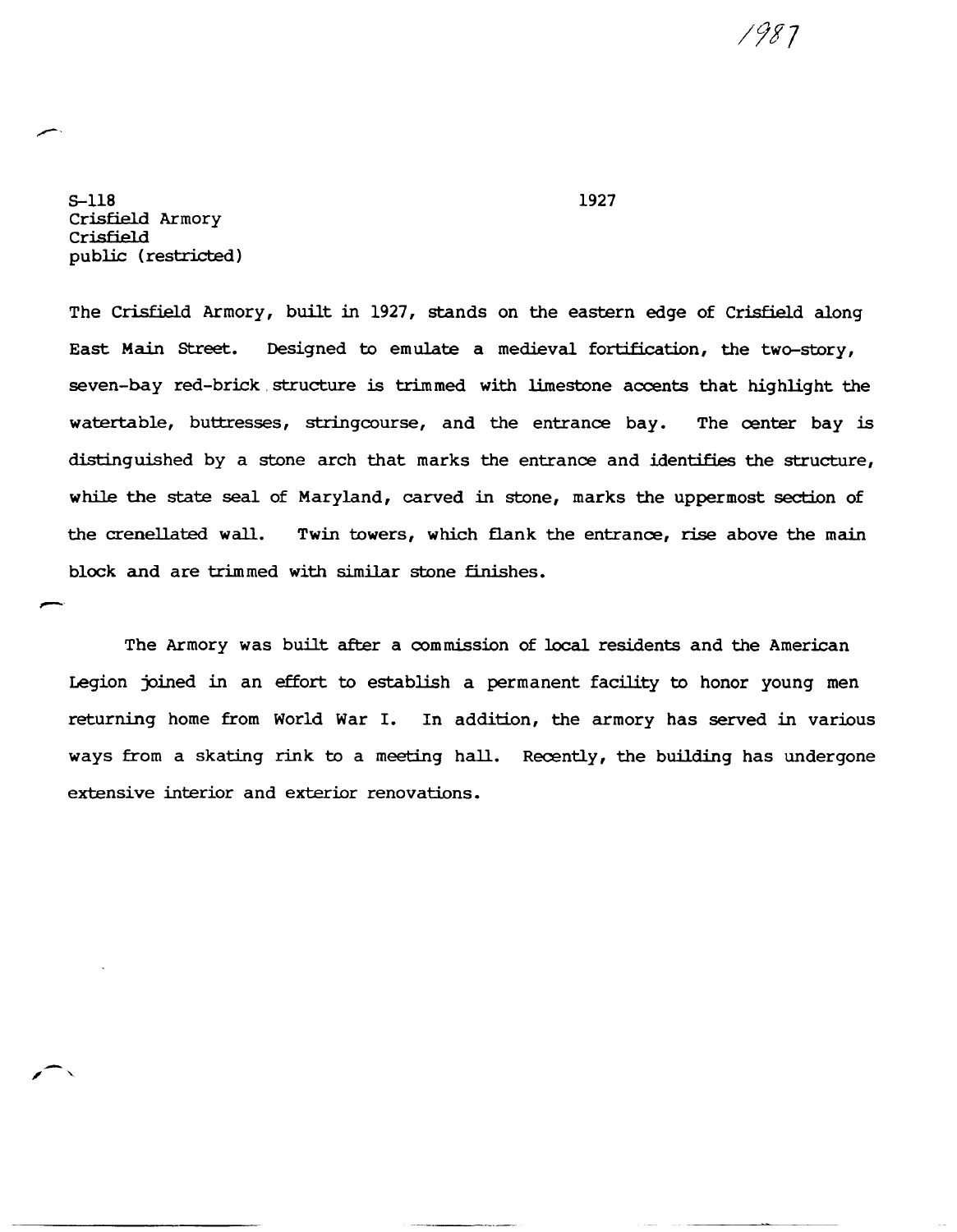$S-118$ CRISFIELD ARMORY Crisfield Public (restricted)

> The Crisfield Armory, located west of downtown Crisfield, is a two story brick structure with full basement which emulates a medieval fortification.

The Armory was erected after a commission of local residents and the American Legion set out to establish a permanent facility to show their appreciation for young men returning home from World War I. The Armory served the community variously as a skating rink and as space for meetings and exhibitions over the years. It has recently undergone extensive interior and exterior renovations.

1927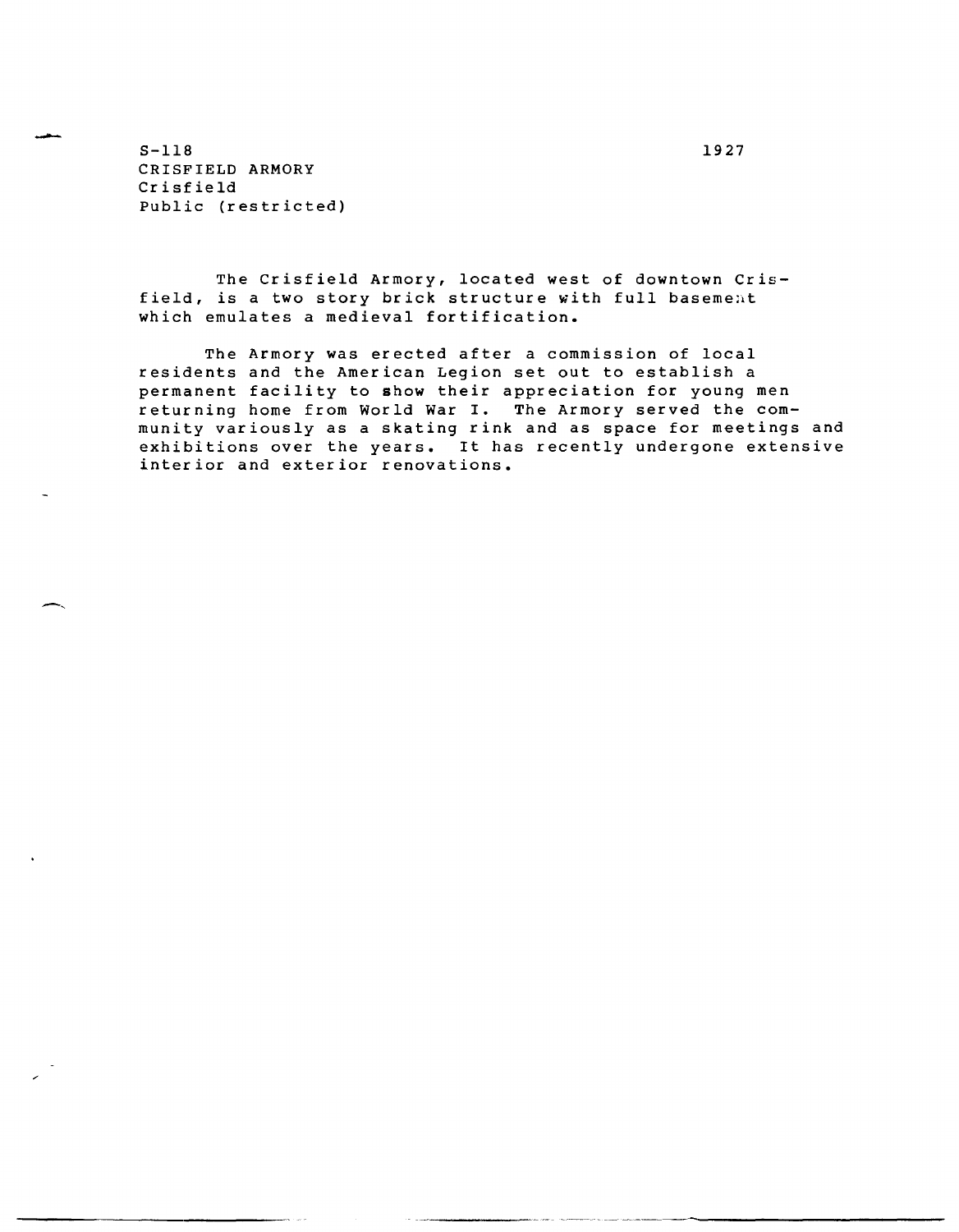### United States Department of the Interior Heritage Conservation and Recreation Service

## **National Register of Historic Places** - **Inventory-Nomination Form**



また、この「私のスページのあるので、現在のスターの場所の

i,

See instructions in How to Complete National Register Forms Type all entries-complete applicable sections

## 1~ **Name**

historic Crisfield Armory

-

and/or common **2. Location**  street & number Main Street Extended (MG  $\mu$  ) and  $\mu$  and  $\frac{N/A}{A}$  not for publication city, town  $Crisfield$   $N/A$  vicinity of congressional district First state Maryland code 24 county Somerset code 039 **3. Classification**  Category Ownership Status Status Present Use \_\_ district  $X_$  building(s) \_structure \_site Ownership  $\underline{X}$  public \_\_ private \_both Public Acquisition \_in process  $\underline{X}$  occupied \_ unoccupied work in progress Accessible agriculture \_\_ commercial educational \_ entertainment government \_\_ industrial  $\underline{X}$  military \_\_ museum \_\_ park private residence religious \_\_ object \_\_ being considered X not applicable  $\underline{X}$  yes: restricted \_yes: unrestricted  $-$  yes<br>-- no **4. Owner of Property**  name State of Maryland, Military Department street & number 231 West Hoffman Street city, town Baltimore N/A vicinity of **5. Location of Legal Description**  courthouse, registry of deeds, etc. Somerset County Courthouse street & number city, town Princess Anne scientific transportation \_\_ other: Contact: Col. Raymond Clift 728-3388 x 244 state Maryland 21201 state Maryland 21853 **6. Representation in-Existing Surveys**  Maryland Historical Trust "itle  $\quad$  Historic Sites Inventory  $\qquad \qquad$  has this property been determined elegible?  $\qquad \qquad$  yes  $\qquad \qquad X$  no date 1980 \_\_ federal \_x\_ state \_\_ county \_\_ local depository for survey records Maryland Historical Trust, 21 State Circle city, town annexyme and the Annapolis state Maryland 21401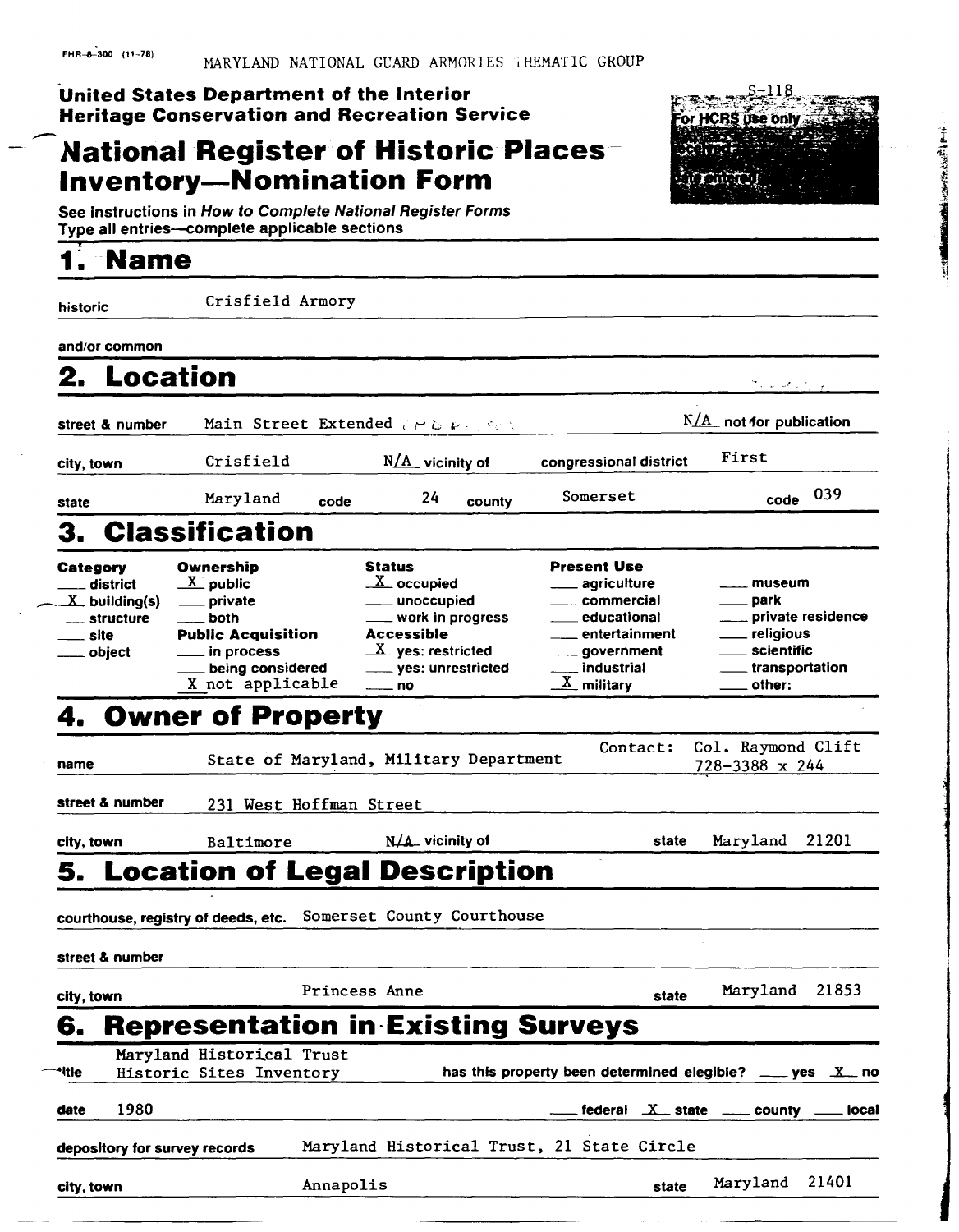j ~ **I** j . ,

.J

「地震の あまま あまま あまま

*i*   $\ddot{\ddot{\mathbf{r}}}$ t.

' ;

| <b>Condition</b><br>deteriorated<br><u>___</u> excellent<br>$\underline{X}$ good<br>ruins<br>fair)<br>unexposed | Check one<br>____ unaltered<br>X<br>altered<br>$\alpha$ . The $\alpha$ | <b>Check one</b><br>$\frac{\Lambda}{\Lambda}$ original site<br>N/A<br>moved<br>date __ |
|-----------------------------------------------------------------------------------------------------------------|------------------------------------------------------------------------|----------------------------------------------------------------------------------------|
|                                                                                                                 |                                                                        |                                                                                        |

## Describe the present and original (if known) physical appearance

-

The Crisfield Armory, built in 1927, is located east of downtown Crisfield in a pleasant residential neighborhood. The brick building, two stories tall with a full basement, emulates a Medieval fortification. Attached to the rear of this two story main block is a narrower one-story drill hall.

The front facade, oriented to the north, consists of one-bay divisions on either side of a central section, itself flanked by two, three-story tall towers. Basement windows have been blocked over across the entire front. The windows in the entire building have been replaced with dark tinted stationary plexiglass panels with transsoms at top and bottom. An early postcard (undated) in the posession of the building superintendent shows the front facade with 4/5 casement windows in the side sections and 2/5 casements in the towers. The bases of the first floor windows rest on the stone water table, and those at second floor level have stone sills in each of the side sections. There are two windows at each first and second floor windows, all with flat brick arches. A line of stone coping runs across the facade above the basement level.

A frieze of thin stone molding surmounting 8 stone dentils crosses each section. Four crenelles with stone caps crown the side sections. One strip buttress brackets each end of the side sections, capped with stone and with stone trims corresponding to the level of the stone water table, the vertical center of the front wall and the dentilled frieze.

The towers of the center section project slightly from the front wall plane and contain narrow windows at first and second floor levels, with some stone sills and flat brick arches. Each tower is flanked by strip buttresses capped with stone and trimmed with stone as in the side sections. A stone lozenge-shaped panel is placed at the level of the buttress caps in the center of each tower. A band of stone molding crosses the towers at a line corresponding to the stone caps on the crenelles of the center bay. The towers are crowned by three crenelles capped with stone, and a small square stone panel is centered directly beneath the center crenelles.

The center front facade features a segmentally arched doorway with double doors recessed 4-5 feet, surmounted by a stone plate which identifies the building. At second floor level is a double window with flat brick arch and stone keystone at center. The seal of the State of Maryland appears in a large square stone panel at the roofline, surmounted by three crenelles with stone caps.

The front yard contains a tall horseshoe-shaped ramp trimmed in brick with painted iron railings. A small cannon of undetermined date or origin graces the lawn between the arms of the ramp.

On the west side of the center block, all three basement windows are blocked. Three windows are placed at the first floor level, their bases set into the stone water table which continues from the front facade. At second floor level are two windows with stone sills. The dentilled frieze and roof crenelles with stone caps also continue as on the front facade. Strip buttresses bracket the two ends of the side block. or level are two<br>s with stone caps<br>he two ends of the

See Continuation Sheet No. I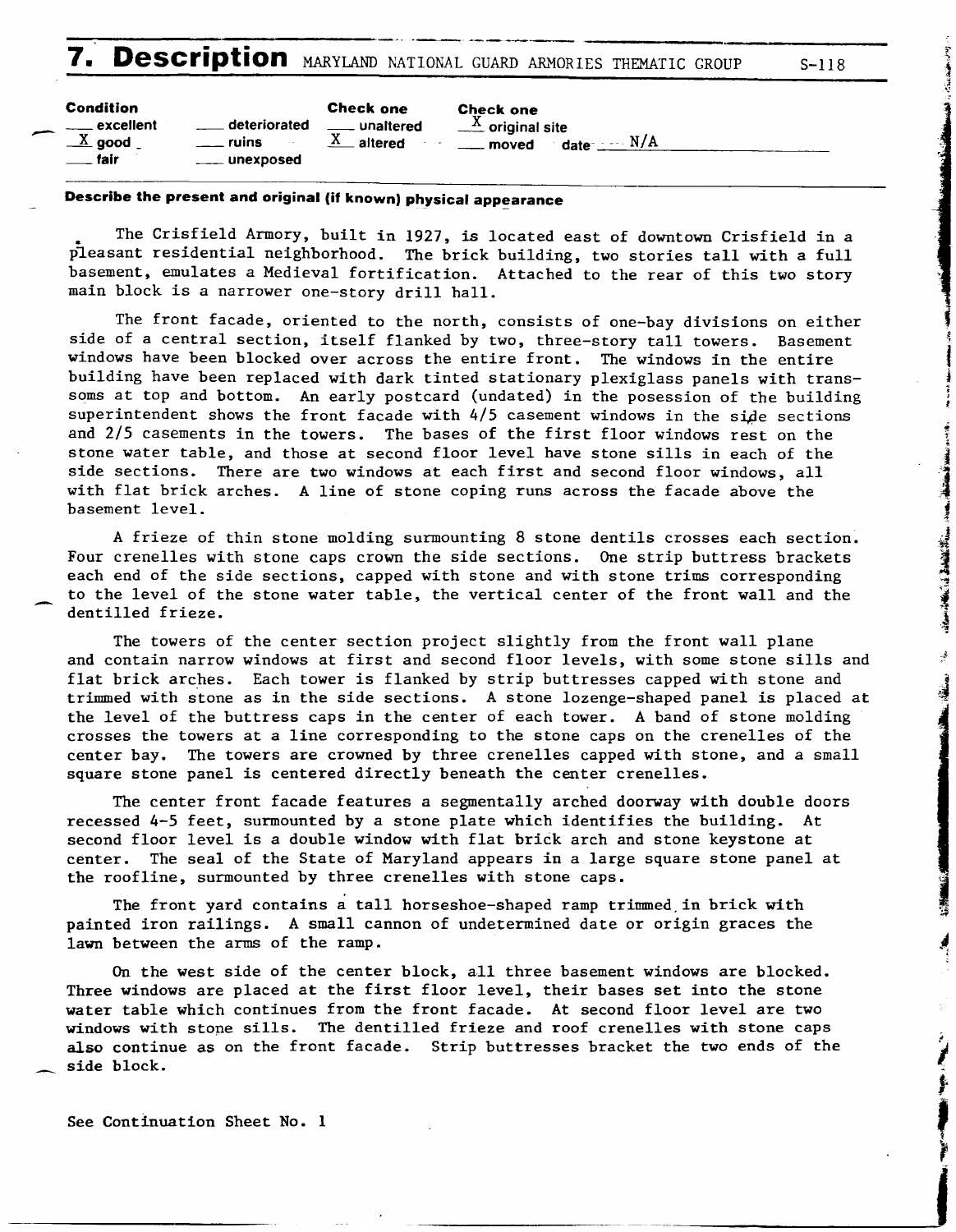-

MARYLAND NATIONAL GUARD ARMORIES THEMATIC GROUP

OMB No. 1024-0018 E.p. 10-31-84

 $S-118$ 

For NPS use only

received

date entered

Page 1

**United States Department of the Interior National Park Service** ·-

## **National Register of Historic Places** lnventory~Nomination **Form**

Crisfield Armory

Continuation sheet Somerset County, Maryland Item number 7 and 10

#### 7. DESCRIPTION (continued)

On the east side of the center block is a new entrance at the rear of the basement level. The first floor contains one window toward the front and two narrow windows toward the rear. At second floor level two windows remain, one at either end<br>of the block. The center window has been filled in with metal venting material. The of the block. The center window has been filled in with metal venting material. east side is otherwise identical to the west side.

The rear one-story tall drill hall over full basement contains six bays with two windows in each, all filled with new plexiglas as on the front facade". All windows have frick sills and flat brick arches. Buttresses separate the bays with stone set-backs at approximately window top level.

The roof of the hall is a shallow barrel vault, and sits over a corbelled cornice and a row of brick dentils, seven per bay. Both the east and west rear sides are identical.

The rear of the drill hall has been altered with a two story brick addition with double flights of cement stairs leading to first floor doorways. the rear motor compound is sealed by high modern metal fencing topped with barbed wire.

#### GEOGRAPHICAL DATA:

#### Verbal Boundary Description:

All that lot or parcel of land situate and lying and being in the Town of Crisfield, Somerset County, in the State of Maryland, on the south side of Main Street, extended, being the same and all the real estate and premises conveyed unto the said Rastus R. Norris, Stephen P. Fuller, T. Edward Webb and Lorie C. Quinn, Jr., Trustees of the Crisfield Armory Connnission of Somerset County, by Charles A. Loockerman and Martha J. Loockerman, his wife, ... recorded among the said Land Records in Liber OTB No. 30, folio 127.

#### Boundary Justification:

The nominated property comprises the total parcel historically associated with the resource.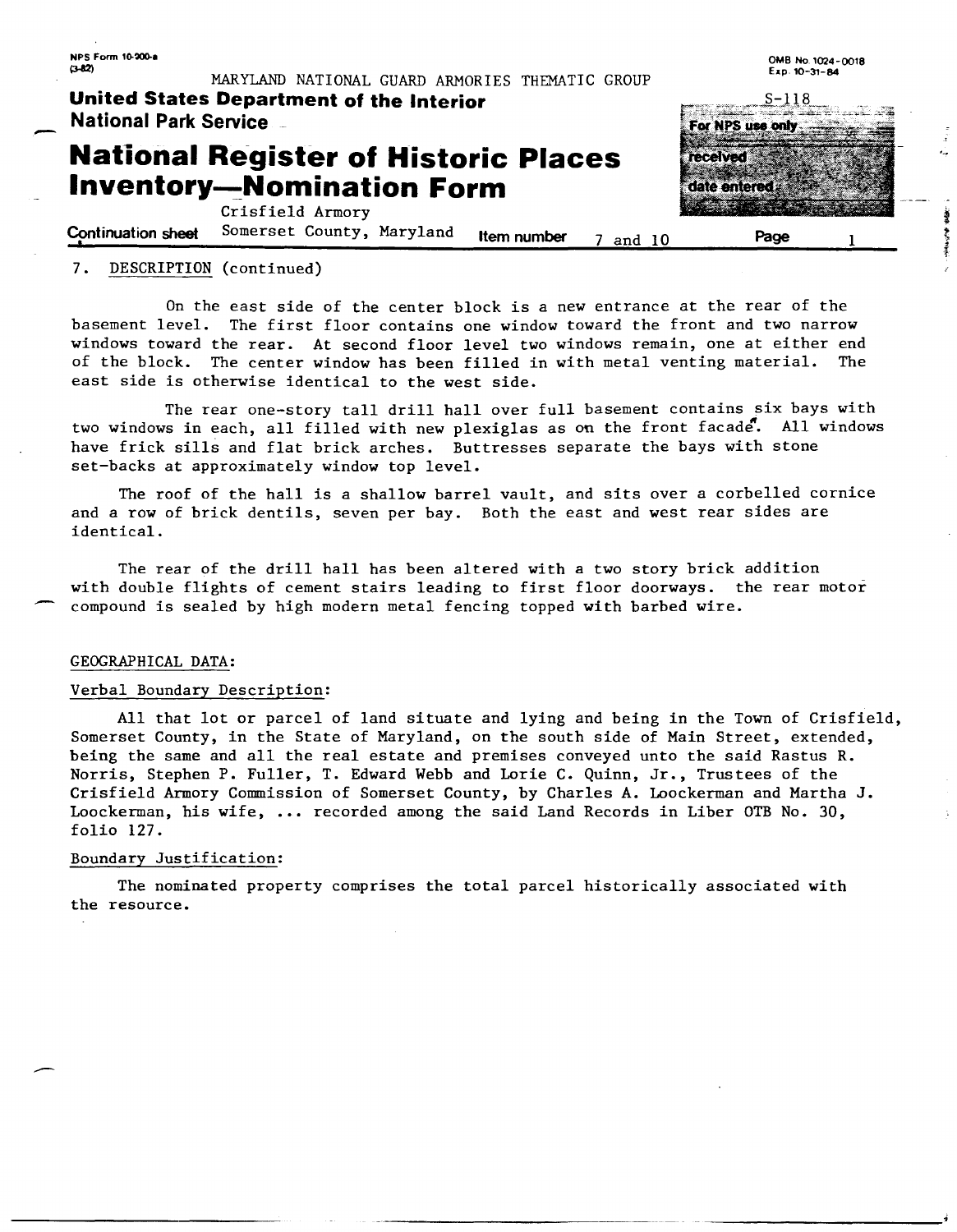

Specific dates 1927 **Builder/Architect** unknown

Statement of Significance (in one paragraph)<br>Applicable Criteria:

Applicable Exceptions: Significance Evaluated: A, C none state

The Crisfield, Maryland Armory is primarily significant for its association with the reorganization and expansion of the National Guard system in the twentieth century. It derives additional significance from its role as a social center for its community, a function it has served continuously since its constuction date. Architecturally, the building embodies the distinctive characteristics of its type, including a T shaped plan with a two-story front "head house" section and a one-story perpendicular "drill house" extending to the rear; its facade is detailed to recall Medieval fortifications, with towers flanking the central entrance, crenellated parapets, and strip buttresses.

The Crisfield Armory was built in 1927 to house Company L, Third Batallion, 115 Infantry of the 29th Division. After subsequent reorganizations, Company L re-emerged as the 1229th Transportation Company, the name by which it is presently known. As part of the 29th Division, the Company shares in the honors bestowed upon the Division at the close of World War II, most notably the distinguished unit citation and the French Croix de Guerre with Palm.

In an effort to express appreciation to the men of the unit returning from World War I, the County (Somerset) established a commission headed by Crisfield citizens and members of the local American Legion to establish an armory at Crisfield.

Over the years the Armory has been used for many community events - fairs, dances, auto shows, and has served as a roller skating rink for the young people of the town.

The Armory undertook a program of complete interior and exterior renovations in 1978. National Guard activity was minimal during renovations but resumed at the facility in 1980.

اليم<br>الأول

ことに、一変に言われる意味をす

**include the an** ''<br>Br •

**Home Charles Changes**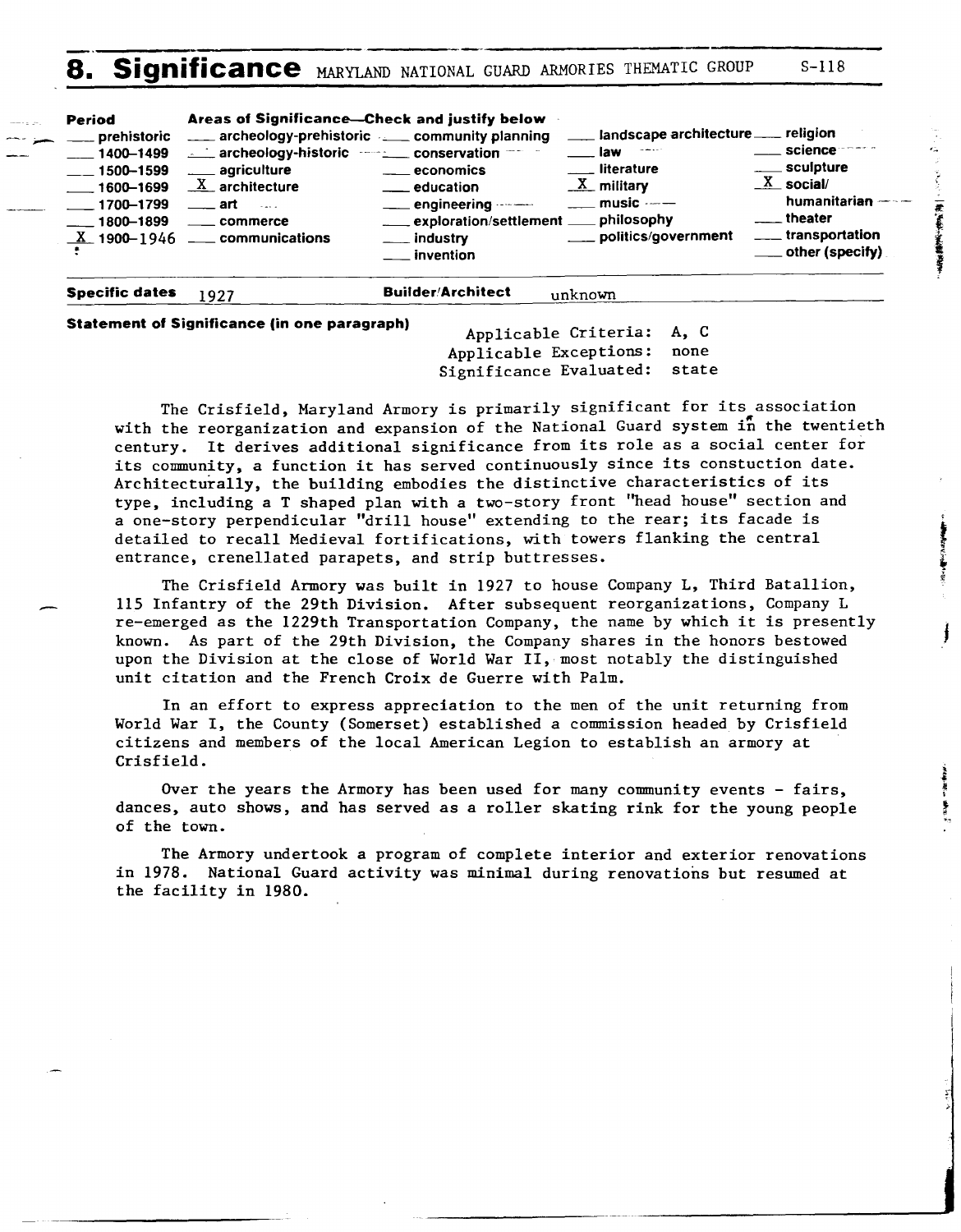#### **Major Bibliographical References** 9.

Wilson, Woodrow T., Lt. Col., U.S. Army (Ret.) History of Crisfield and Surrounding Areas on Maryland's Eastern Shore. Baltimore: Gateway Press, Inc., 1973.

Interview with Lt. Col. Woodrow T. Wilson, U.S. Army (Ret.)

**Chief of Registration** 

#### **Geographical Data** 10.  $1.6$  acre Acreage of nominated property \_ Quadrangle name Crisfield, MD Quadrangle scale \_\_\_\_1:24000 **UMT References**  $(4|2|6|0|2|0)$ |4 |2 |0 |3 |8 |4 |0 | **Fasting Zone** Zone C D Verbal boundary description and justification See Continuation Sheet No. 1 List all states and counties for properties overlapping state or county boundaries state code county code  $N/A$ state code county code **Form Prepared By** Susanne Moore, Historic Sites Surveyor name/title date July 1980; revised 1985 Maryland Historical Trust organization 21 State Circle  $(301)$  2692438 telephone street & number Annapolis Maryland 21401 state city or town **State Historic Preservation Officer Certification** The evaluated significance of this property within the state is:  $\underline{X}$  state national local As the designated State Historic Preservation Officer for the National Historic Preservation Act of 1966 (Public Law 89-665), I hereby nominate this property for inclusion in the National Register and certify that it has been evaluated according to the criteria and procedures set forth by the Heritage Conservation and Recreation Service. 14-85 **State Historic Preservation Officer signature** STATE HISTORIC PRESERVATION OFFICER title date For HCRS use only I hereby certify that this property is included in the National Register دن بن Keeper of the National Register Attest: **Fidate 漸**

nг  $220$  $0.35$ 

 $S-118$ 

の実行 またいます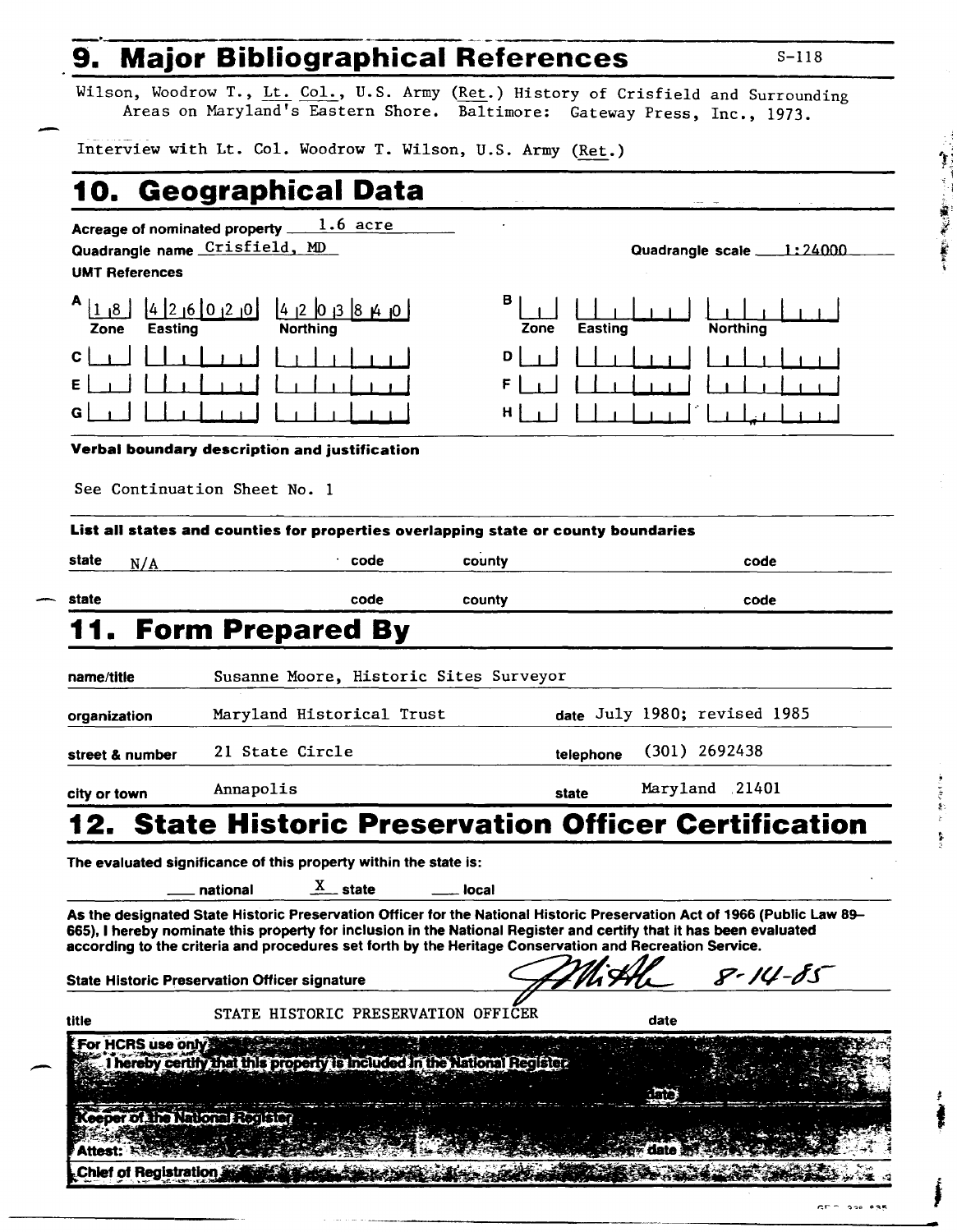$\sim$  100  $\pm$  100  $\mu$  m and  $\sim$  100  $\mu$  100  $\mu$ 

ستجاب الأراب

#### MAGI # 2001133813

## **INVENTORY FORM FOR STATE HISTORIC SITES SURVEY**

| <b>HISTORIC</b>                                |                                             |                     |                                                 |                           |
|------------------------------------------------|---------------------------------------------|---------------------|-------------------------------------------------|---------------------------|
| Crisfield Armory                               |                                             |                     |                                                 |                           |
| <b>AND/OR COMMON</b>                           |                                             |                     |                                                 |                           |
|                                                |                                             |                     |                                                 |                           |
| 2 LOCATION                                     |                                             |                     |                                                 |                           |
| <b>STREET &amp; NUMBER</b>                     |                                             |                     |                                                 |                           |
|                                                | Main Street Extended                        |                     |                                                 |                           |
| <b>CITY. TOWN</b>                              |                                             |                     | <b>CONGRESSIONAL DISTRICT</b>                   |                           |
| Crisfield                                      |                                             | <b>VICINITY OF</b>  | First                                           |                           |
| <b>STATE</b>                                   |                                             |                     | <b>COUNTY</b>                                   |                           |
| Maryland                                       |                                             |                     | Somerset                                        |                           |
| <b>3 CLASSIFICATION</b>                        |                                             |                     |                                                 |                           |
| <b>CATEGORY</b>                                | <b>OWNERSHIP</b>                            | <b>STATUS</b>       |                                                 | <b>PRESENT USE</b>        |
| <b>__DISTRICT</b>                              | X PUBLIC                                    | <b>X_OCCUPIED</b>   | <b>__AGRICULTURE</b>                            | <b>MUSEUM</b>             |
| $\rightarrow$ BUILDING(S)                      | _PRIVATE                                    | <b>__UNOCCUPIED</b> | __COMMERCIAL                                    | $-$ PARK                  |
| _STRUCTURE                                     | —вотн                                       | _WORK IN PROGRESS   | <b>EDUCATIONAL</b>                              | <b>_PRIVATE RESIDENCE</b> |
| $\equiv$ SITE                                  | <b>PUBLIC ACQUISITION</b>                   | <b>ACCESSIBLE</b>   | <b>ENTERTAINMENT</b>                            | RELIGIOUS                 |
| $\equiv$ OBJECT                                | $\equiv$ IN PROCESS                         | X YES: RESTRICTED   | __GOVERNMENT                                    | $\_$ SCIENTIFIC           |
|                                                | __BEING CONSIDERED                          | _YES: UNRESTRICTED  | _INDUSTRIAL                                     | <b>__TRANSPORTATION</b>   |
|                                                |                                             |                     |                                                 |                           |
|                                                | <b>4 OWNER OF PROPERTY</b>                  | $-$ NO              | <b>XMILITARY</b><br>Contact: Col. Raymond Clift | $\equiv$ OTHER            |
| <b>NAME</b>                                    | State of Maryland, Military Department      |                     |                                                 |                           |
| <b>STREET &amp; NUMBER</b>                     |                                             |                     | Telephone #: 728-3388 X 244                     |                           |
|                                                | 231 W. Hoffman Street                       |                     |                                                 |                           |
| CITY. TOWN                                     |                                             |                     |                                                 | STATE, zip code           |
| Baltimore                                      |                                             | VICINITY OF         |                                                 | Maryland 21204            |
|                                                | <b>5 LOCATION OF LEGAL DESCRIPTION</b>      |                     | Liber $\#$ :<br><b>WJS</b><br>- 93              |                           |
| COURTHOUSE.                                    |                                             |                     |                                                 |                           |
| <b>REGISTRY OF DEEDS, ETC.</b>                 |                                             |                     | $Folio$ #:<br>289                               |                           |
| STREET & NUMBER                                | Somerset County Court House                 |                     |                                                 |                           |
| CITY. TOWN                                     |                                             |                     | <b>STATE</b>                                    |                           |
|                                                | Princess Anne                               |                     | Maryland                                        |                           |
|                                                |                                             |                     |                                                 |                           |
|                                                | <b>6 REPRESENTATION IN EXISTING SURVEYS</b> |                     |                                                 |                           |
| <b>TITLE</b>                                   |                                             |                     |                                                 |                           |
| DATE                                           |                                             |                     |                                                 |                           |
| <b>DEPOSITORY FOR</b><br><b>SURVEY RECORDS</b> |                                             |                     | _FEDERAL __STATE __COUNTY __LOCAL               |                           |

·---------·

 $\overline{a}$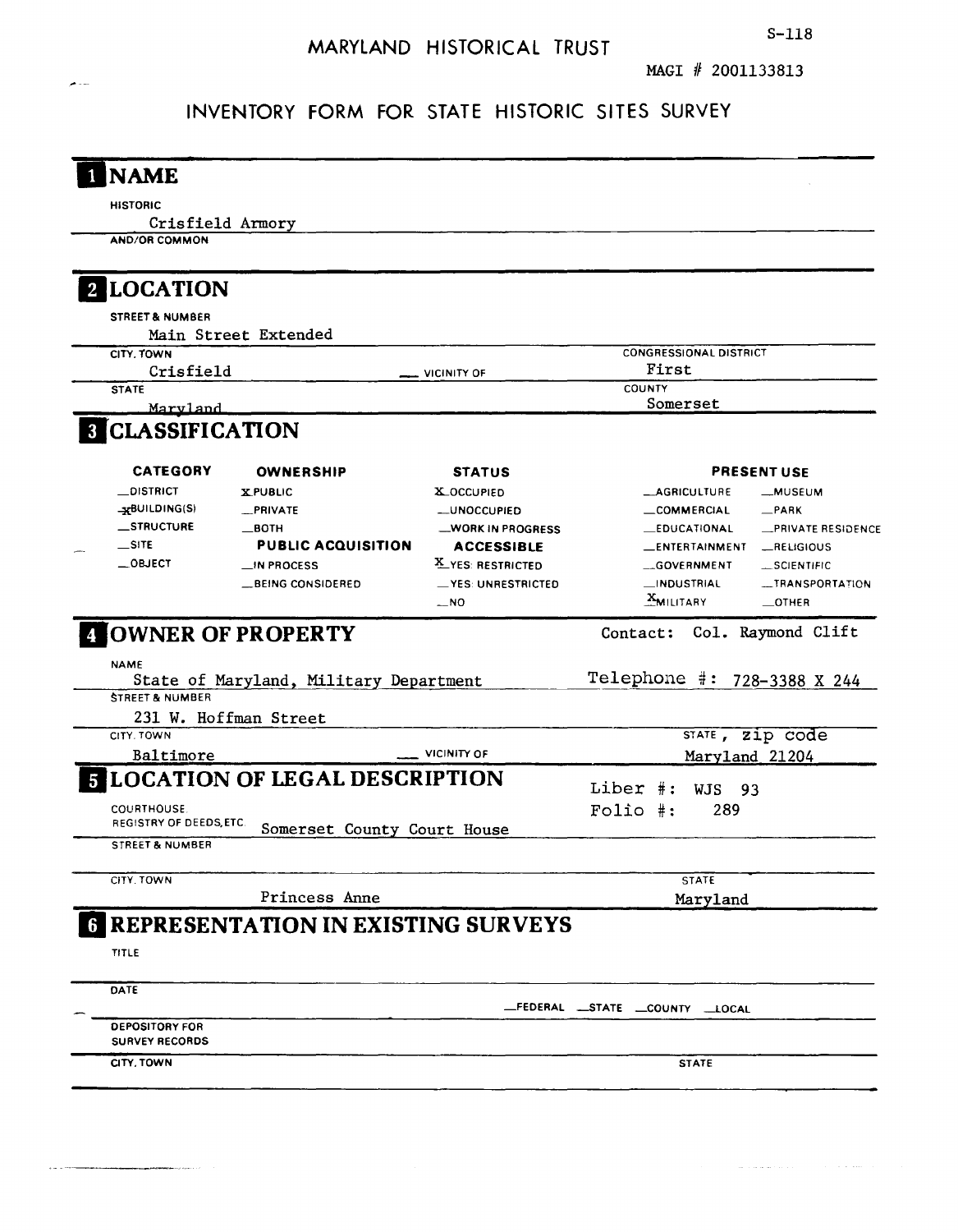## **Z DESCRIPTION**

| 118 |
|-----|
|     |

|                                 | <b>CHECK ONE</b>      | <b>CHECK ONE</b>  | <b>CONDITION</b>     |                  |
|---------------------------------|-----------------------|-------------------|----------------------|------------------|
|                                 | <b>XORIGINAL SITE</b> | <b>LUNALTERED</b> | <b>LDETERIORATED</b> | <b>EXCELLENT</b> |
| $DATE$ <sub>_____________</sub> | __MOVED               | <b>XALTERED</b>   | <b>__RUINS</b>       | X_GOOD           |
|                                 |                       |                   | <b>LUNEXPOSED</b>    | $-FAIR$          |

DESCRIBE THE PRESENT AND ORIGINAL (IF KNOWN) PHYSICAL APPEARANCE

The Crisfield Armory, built in 1927, is located east of downtown Crisfield in a pleasant residential neighborhood. The brick building, two stories tall with a full basement, emulates a medieval fortification. Attached to the rear of this two story main block is a narrower one-story drill hall.

The front facade, oriented to the north, consists of one-bay divisions on either side of a central section, itself flanked by two, three-story tall towers. Basement windows have been blocked over across the entire front. The windows in the entire building have been replaced with dark tinted stationary plexiglass panels with transoms at top and bottom. An early postcard (undated) in the possession of the building superintendent shows the front facade with 4/5 casement windows in the side sections and 2/5 casements in the towers. The bases of the first floor windows rest on the stone water table, and those at second floor level have stone sills in each of the side sections. There are two windows at each first and second floor windows, all with flat brick arches. A line of stone coping runs across the facade above basement level.

A frieze of thin stone molding surmounting 8 stone dentils crosses each section. Four crenelles with stone caps crown the side sections. One strip buttress brackets each end of the side sections, capped with stone and with stone trims corresponding to the level of the stone water table, the vertical center of the front wall and the dentilled frieze.

The towers of the center section project slightly from the front wall plane and contain narrow windows at first and second floor levels, with stone sills and flat brick arches. Each tower is flanked by strip buttresses capped with stone and trimmed with stone as in the side sections. A stone lozenge-shaped panel is placed at the level of the buttress caps in the center of each tower. A band of stone molding crosses the towers at a line corresponding to the stone caps on the crenelles of the center bay. The towers are crowned by three crenelles capped with stone, and a small square stone panel is centered directly beneath the center crenelles.

The center front facade features a segmentally arched doorway with double doors recessed 4-5 feet, surmounted by a stone plate which identifies the building. At second floor level is a double window with flat brick arch and stone keystone at center. The seal of the State of Maryland appears in a large square stone panel at the roofline, surmounted by three crenelles with stone caps.

The front yard contains a tall horseshoe-shaped ramp trimmed in brick with painted iron railings. A small cannon of undetermined date or origin graces the lawn between the arms of the ramp.

On the west side of the center block, all three basement windows are blocked. Three windows are placed at the first floor level, their bases set into the stone water table which continues from the front facade. At second floor level are two windows with stone sills. The dentilled frieze and roof crenelles with stone caps also continue as on the front facade. Strip buttresses bracket the two ends of the side block. (SEE CONTINUATION SHEET  $#1$ )

CONTINUE ON SEPARATE SHEET IF NECESSARY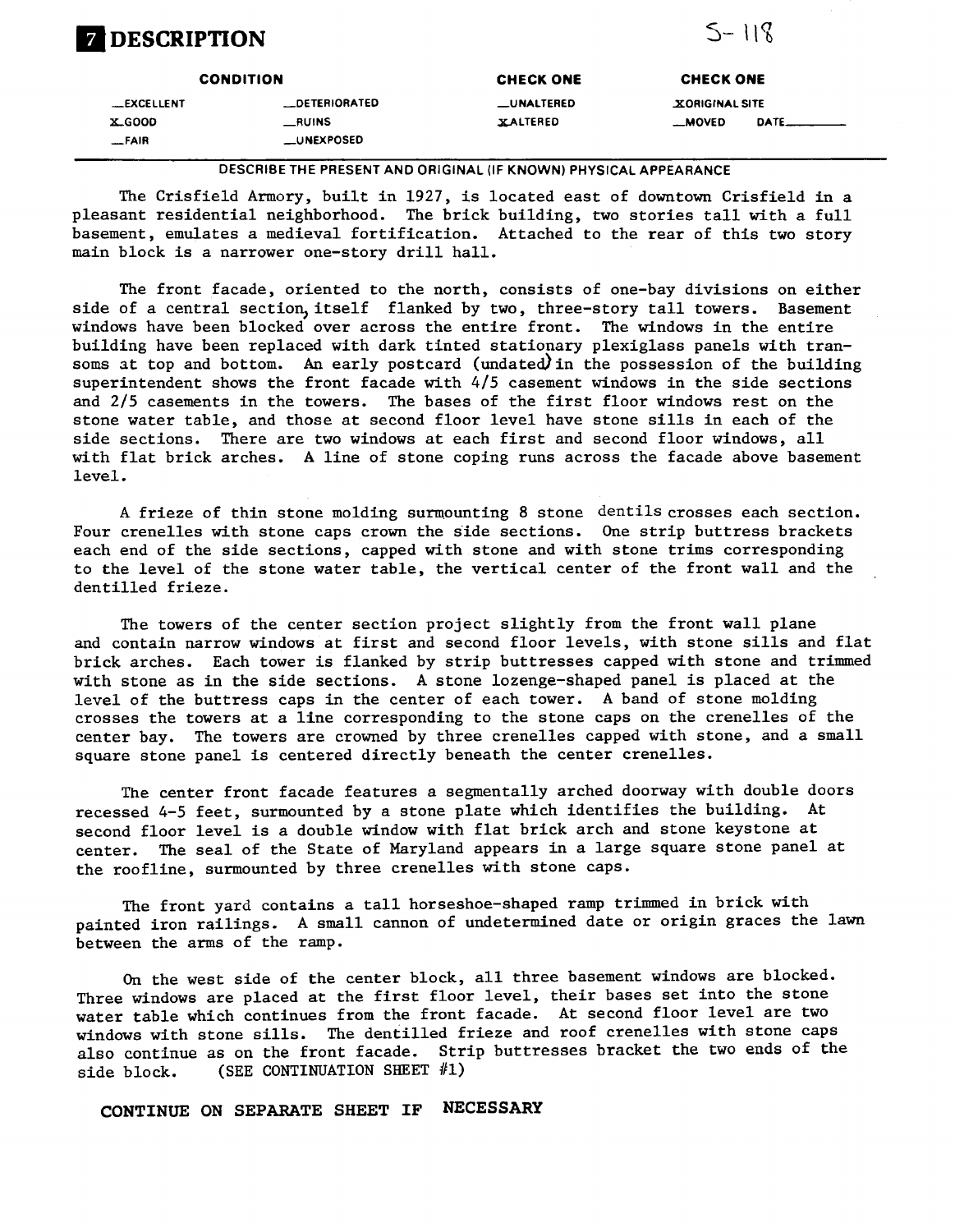| بمر                                                                                                                        | <b>SIGNIFICANCE</b>                                                                                                                                    |                                                                                                                                                                                                                                 |                                                                                                                                | $5 - 118$                                                                                                                                         |
|----------------------------------------------------------------------------------------------------------------------------|--------------------------------------------------------------------------------------------------------------------------------------------------------|---------------------------------------------------------------------------------------------------------------------------------------------------------------------------------------------------------------------------------|--------------------------------------------------------------------------------------------------------------------------------|---------------------------------------------------------------------------------------------------------------------------------------------------|
| <b>PERIOD</b><br>-PREHISTORIC<br>$-1400.1499$<br>$-1500 - 1599$<br>$-1600-1699$<br>$-1700.1799$<br>$-1800.1899$<br>X 1900. | <b>_ARCHEOLOGY-PREHISTORIC</b><br><b>_ARCHEOLOGY-HISTORIC</b><br><b>LAGRICULTURE</b><br><b>_ARCHITECTURE</b><br>$\_ART$<br>_COMMERCE<br>COMMUNICATIONS | AREAS OF SIGNIFICANCE -- CHECK AND JUSTIFY BELOW<br>COMMUNITY PLANNING<br><b>CONSERVATION</b><br>$–E$ CONOMICS<br><b>_EDUCATION</b><br><b>_ENGINEERING</b><br><b>LEXPLORATION/SETTLEMENT</b><br>__INDUSTRY<br><b>LINVENTION</b> | <b>LANDSCAPE ARCHITECTURE</b><br>$-LM$<br>$L$ LITERATURE<br>X MILITARY<br><b>_MUSIC</b><br>-PHILOSOPHY<br>-POLITICS/GOVERNMENT | $-$ RELIGION<br>_SCIENCE<br>$\equiv$ SCULPTURE<br><b>X_SOCIAL/HUMANITARIAN</b><br>$\equiv$ THEATER<br>-TRANSPORTATION<br>$\equiv$ OTHER (SPECIFY) |

SPECIFIC DATES 1927

BUILDER/ARCHITECT

#### STATEMENT OF SIGNIFICANCE

The Crisfield Armory was built in 1927 to house Company L, Third Batallion, 115th Infantry of the 29th Division. After subsequent reorganizations, Company L re-emerged as the 1229th Transportation Company, the name by which it is presently known. As part of the 29th Division, the Company shares in the honors bestowed upon the Division at the close of World War II, most notably the distinguished unit citation and the French Croix de Guerre with Palm.

In an effort to express appreciation to the men of the unit returning from World War I, the County (Somerset) established a commission headed by Crisfield citizens and members of the local American Legion to establish an armory at Crisfield.

Over the years the Armory has been used for many community events  $-$  fairs, dances, auto shows, and has served as a roller skating rink for the young people of the town.

The Armory undertook a program of complete interior and exterior renovations in 1978 which are nearing completion at this date (July 1980). National Guard activity has been minimal during renovations but is expected to resume at the facility this year.

 $\mathcal{L}_{\rm{max}}$  ,  $\mathcal{L}_{\rm{max}}$ 

RECOMMENDATION: Continue use of the Crisfield Armory as a National Guard Armory with selected community activities.

### CONTINUE ON SEPARATE SHEET IF NECESSARY

an<br>Manazarta da Maria Ca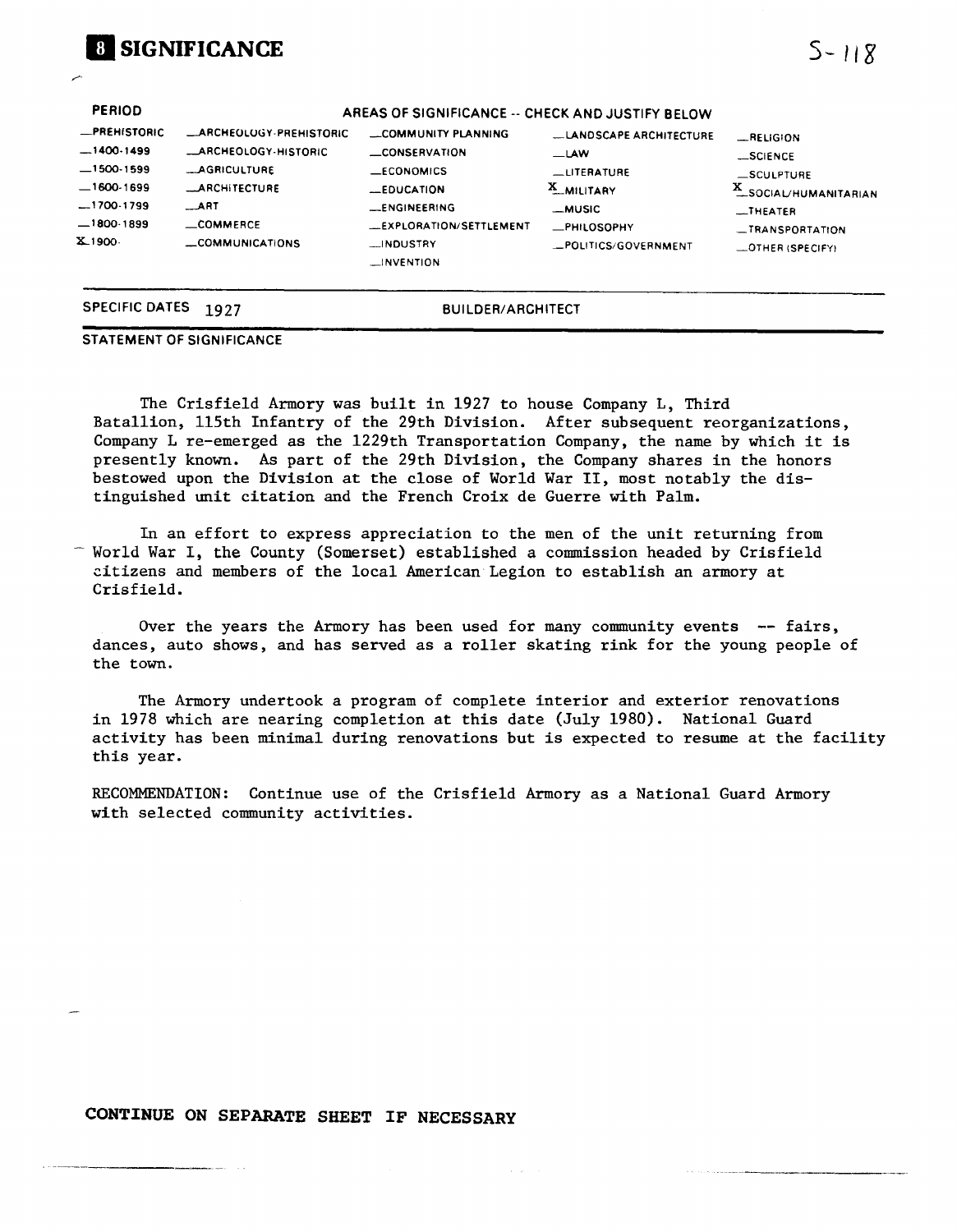## **IMAIOR BIBLIOGRAPHICAL REFERENCES**

Wilson, Woodrow T., Lt. Col., U.S. Army (Ret.) History of Crisfield and Surrounding Areas on Maryland's Eastern Shore. Baltimore: Gateway Press, Inc., 1973.

Interview with Lt. Col. Woodrow T. Wilson, U.S. Army (Ret.)

#### CONTINUE ON SEPARATE SHEET IF NECESSARY

## **IUGEOGRAPHICAL DATA**

ACREAGE OF NOMINATED PROPERTY  $1.6$ 

Quadrangle name: Crisfield Quadrangle scale: 1:24000

VERBAL BOUNDARY DESCRIPTION

See Continuation Sheet #2

LIST ALL STATES AND COUNTIES FOR PROPERTIES OVERLAPPING STATE OR COUNTY BOUNDARIES

STATE

**COUNTY** 

**STATE** 

**COUNTY** 

## **MFORM PREPARED BY**

| NAME / TITLE                           |                  |
|----------------------------------------|------------------|
| Susanne Moore, Historic Sites Surveyor |                  |
| <b>ORGANIZATION</b>                    | DATE             |
| Maryland Historical Trust              | July, 1980       |
| <b>STREET &amp; NUMBER</b>             | <b>TELEPHONE</b> |
| 21 State Circle / Shaw House           | $269 - 2438$     |
| CITY OR TOWN                           | <b>STATE</b>     |
| Annapolis                              | Maryland 21401   |

The Maryland Historic Sites Inventory was officially created by an Act of the Maryland Legislature, to be found in the Annotated Code of Maryland, Article 41, Section 181 KA, 1974 Supplement.

The Survey and Inventory are being prepared for information and record purposes only and do not constitute any infringement of individual property rights.

RETURN TO: Maryland Historical Trust The Shaw House, 21 State Circle Annapolis, Maryland 21401 (301) 267-1438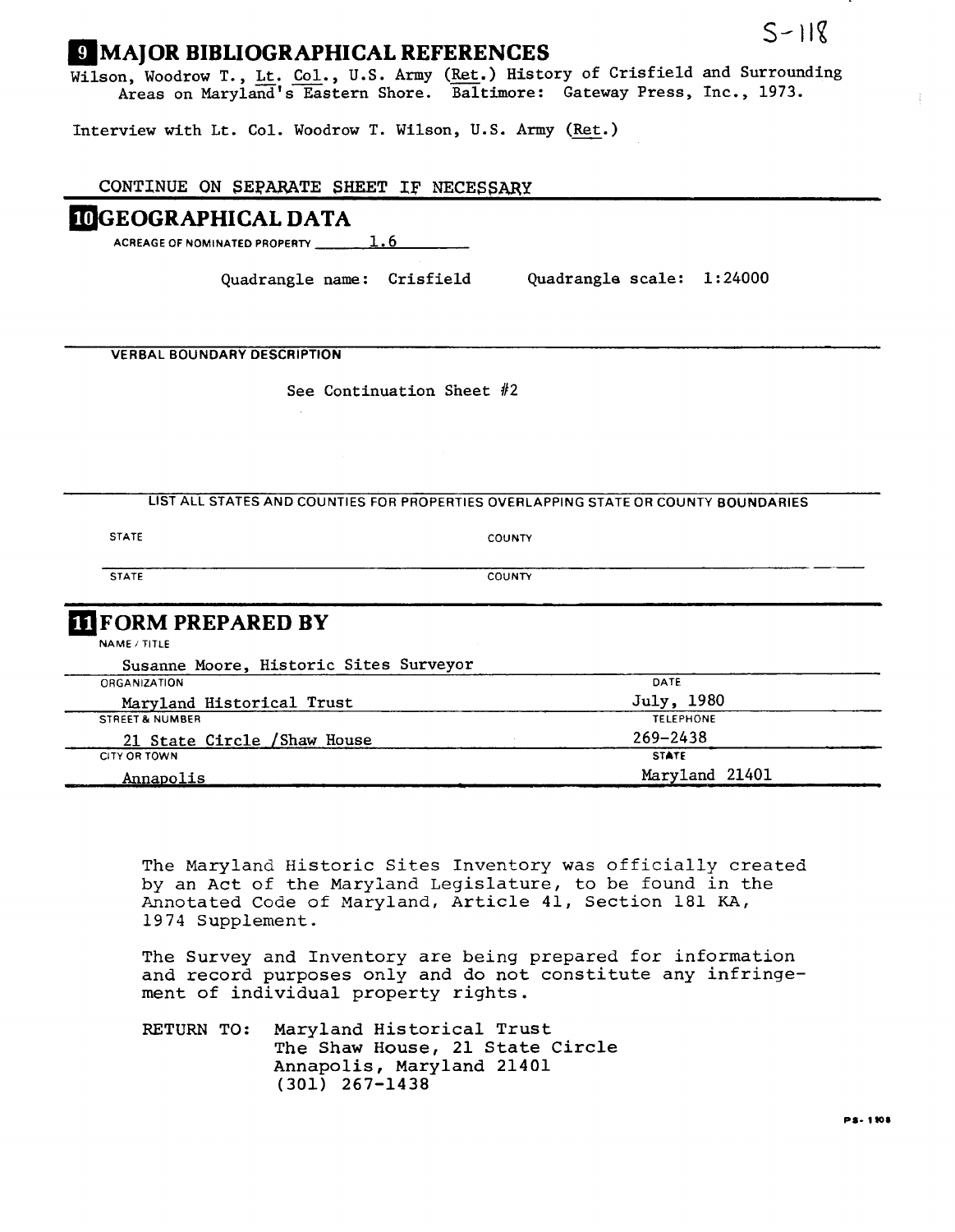S-118 Crisfield Armory

Continuation Page  $#1$ 

On the east side of the center block is a new entrance at the rear of the basement level. The first floor contains one window toward the front and two narrow windows toward the rear.At second floor level two windows remain, one at either end of the block. The center window has been filled in with metal venting material. The east side is otherwise identical to the west side.

The rear one-story tall drill hall over full basement contains six bays with two windows in each, all filled with new plexiglas as on the front facade. All windows have brick sills and flat brick arches. Buttresses separate the bays with stone set-backs at approximately window top level.

The roof of the hall is a shallow barrel vault, and sits over a corbelled cornice and a row of brick dentils, seven per bay. Both the east and west rear sides are identical.

The rear of the drill hall has been altered with a two story brick addition with double flights of cement stairs leading to first floor doorways. The rear motor compound is sealed by high metal modern metal fencing topped with barbed wire.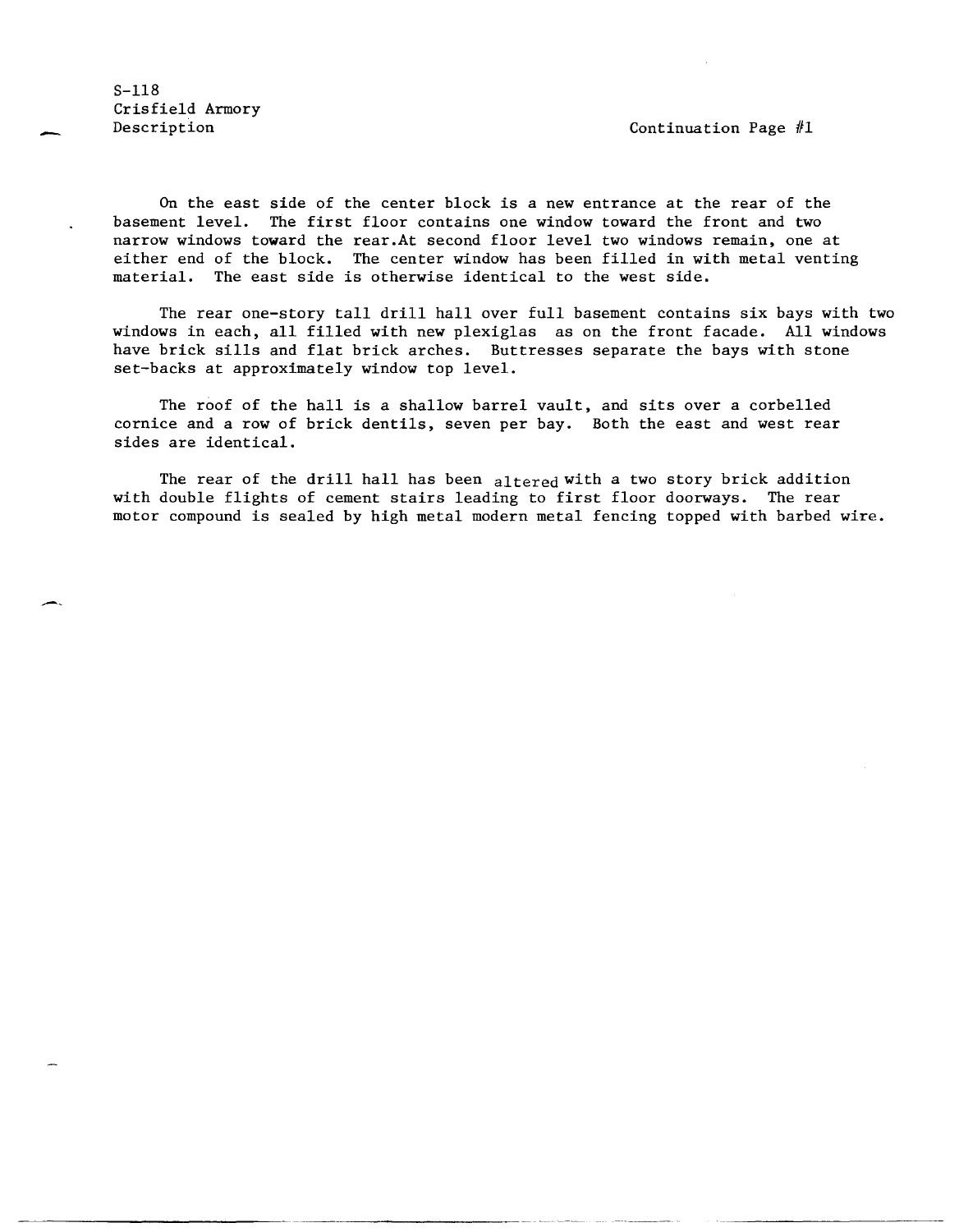----------- --------------

CHAIN OF TITLE

Crisfield Armory Crisfield, Maryland

WJS 93/289 7/21/1926

From Rastus R. Norris, Stephen P. Fuller, T. Edward Webb and Lorie C. Quinn, Jr., Trustees of the Crisfield Armory Commission of Somerset County, to the State of Maryland

 $\bullet$ 

Consideration: \$3,000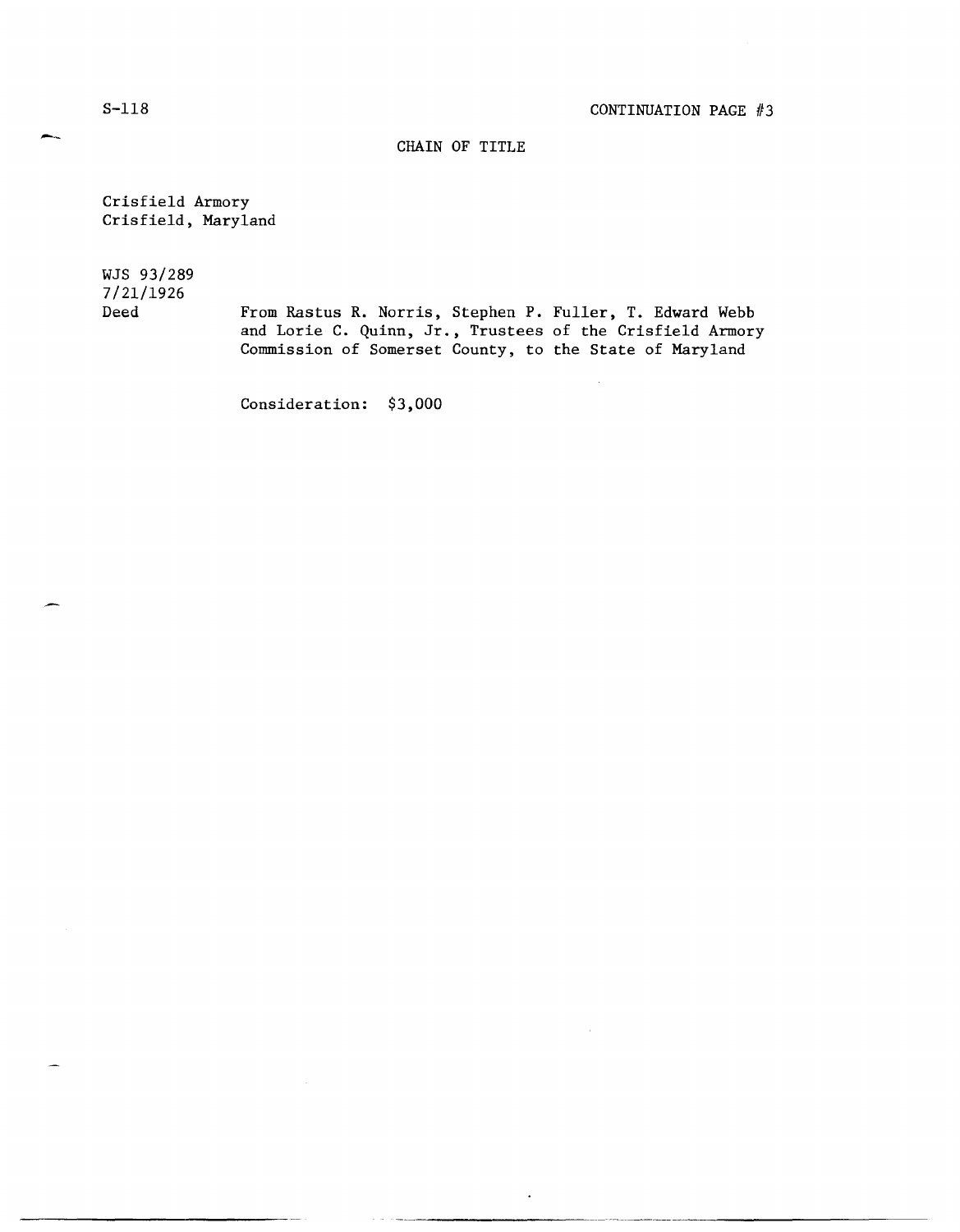Continuation Sheet

Item 10 Page 2

Crisfield Armory Crisfield, Maryland

#### VERBAL BOUNDARY DESCRIPTION

All that lot or parcel of land situate and lying and being in the Town of Crisfield, Somerset County, in the State of Maryland, on the south side of Main Street, extended, being the same and all the real estate and premises conveyed unto the said Rastus R. Norris, Stephen P. Fuller, T. Edward Webb and Lorie C. Quinn, Jr., Trustees of the Crisfield Armory Commission of Somerset County, by Charles A. Loockerman and Martha J. Loockerman, his wife, ... recorded among the said Land Records in Liber OTB No. 30, folio  $127...$ <sup>1</sup>

 $\frac{1}{1}$ Lot #1 Beginning for the same at a post set up in the ditch by the side of a Stone bounder at the corner of a lot belonging to Edward P. Wyatt and also the corner of a lot of land belonging to James E. and Essac H. Tawes as shown in the plat by the letter A. and running thence by and with the center of said ditch the two following, viz: North-thirteen degrees and thirty minutes East, Six perches, thence north eighteen degrees and fifteen minutes East, forty-four perches, to the Rayfield road thence by and with the Rayfield road north 87 degrees West, seven and 3/4 perches thence south 2 degrees 15 West fifty two perches to the East side of a private road at a post in a ditch back thence by and with said ditch South 43 degrees 15 West, five perches thence with a right line to the beginning and containing five and 3/10 acres of land more or less.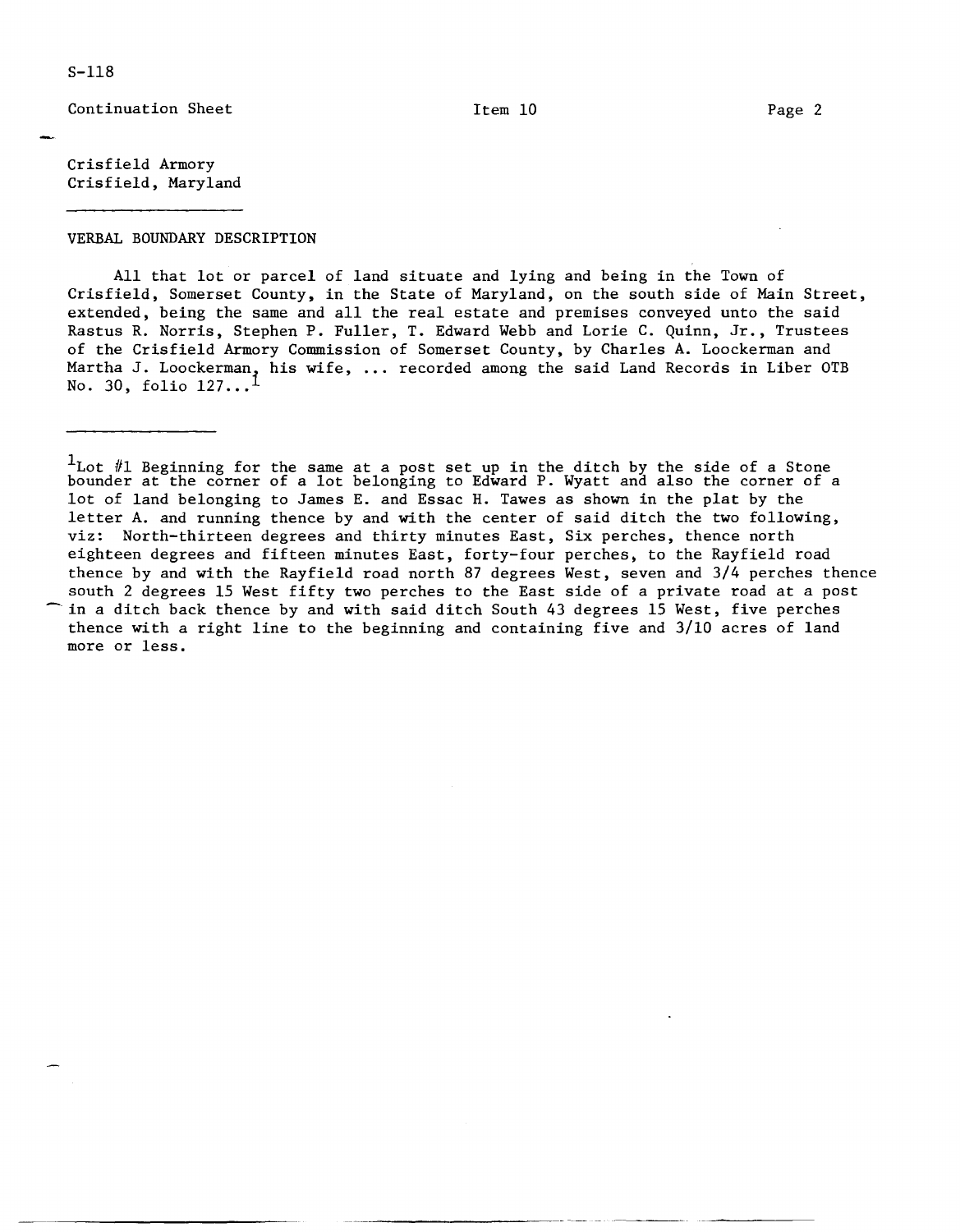

 $S-118$ CRISFIELD ARMORY Reduction from original on file at Md Dept of General Services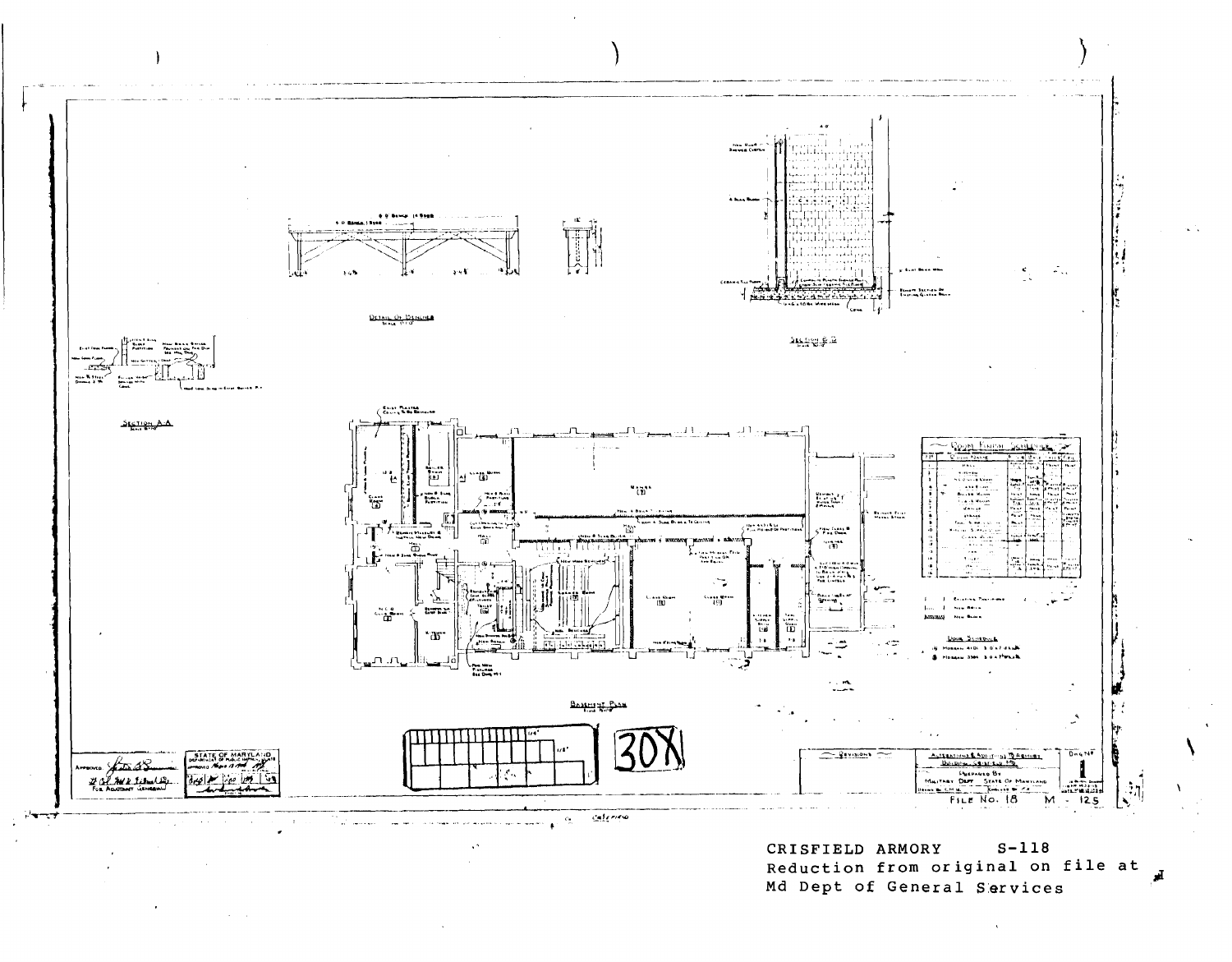

CRISFIELD ARMORY  $S - 118$ Reduction from original on file pt Md Dept of General Services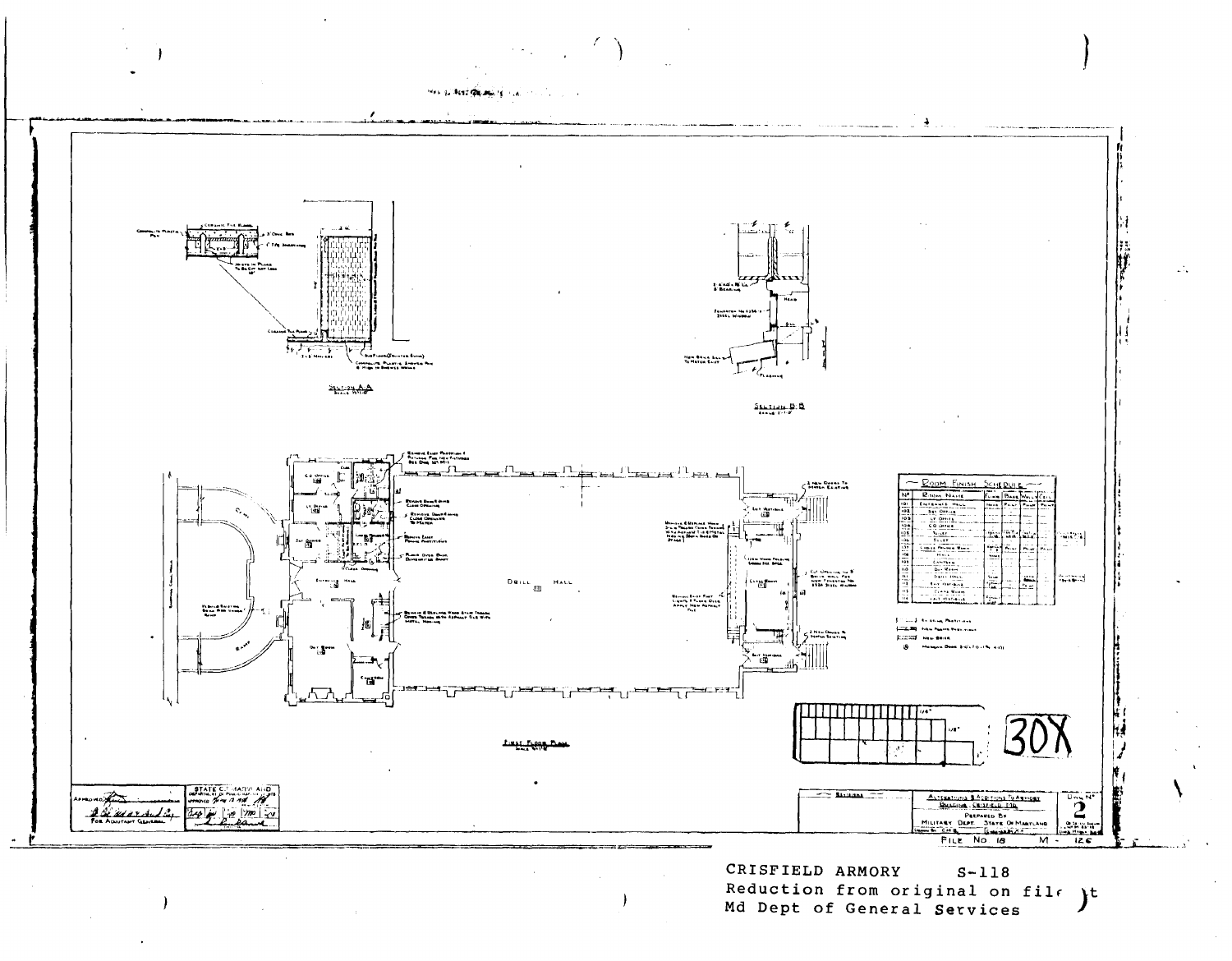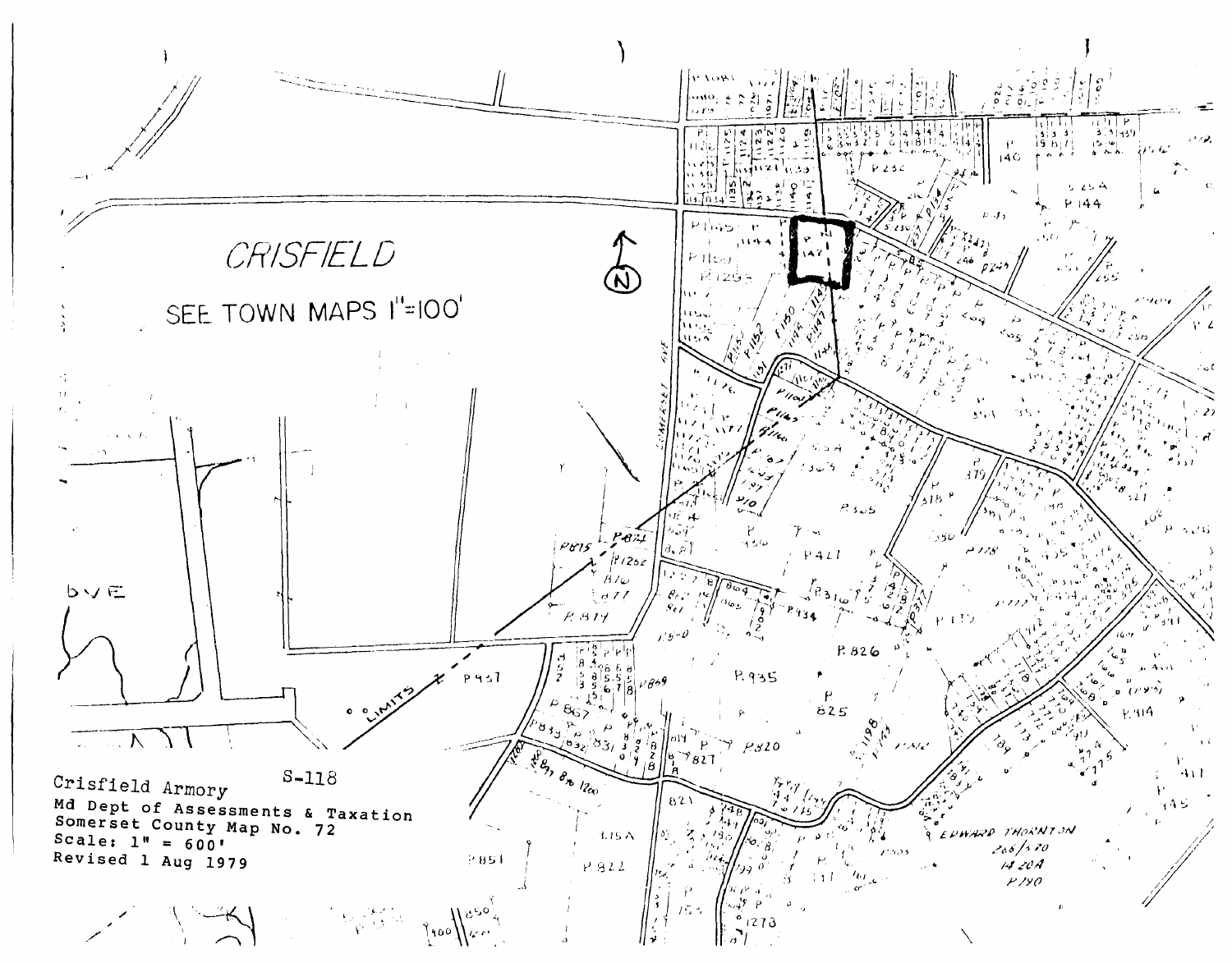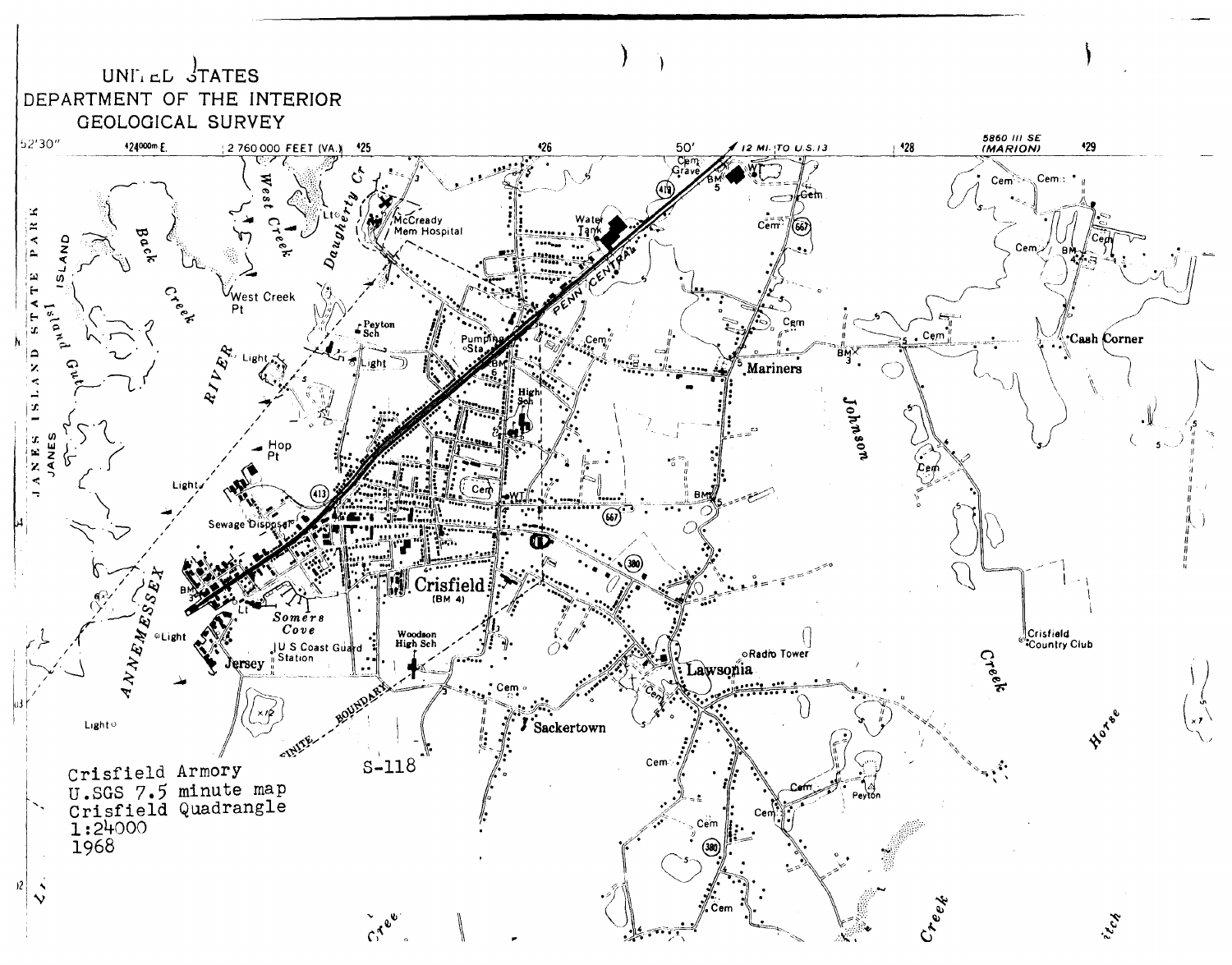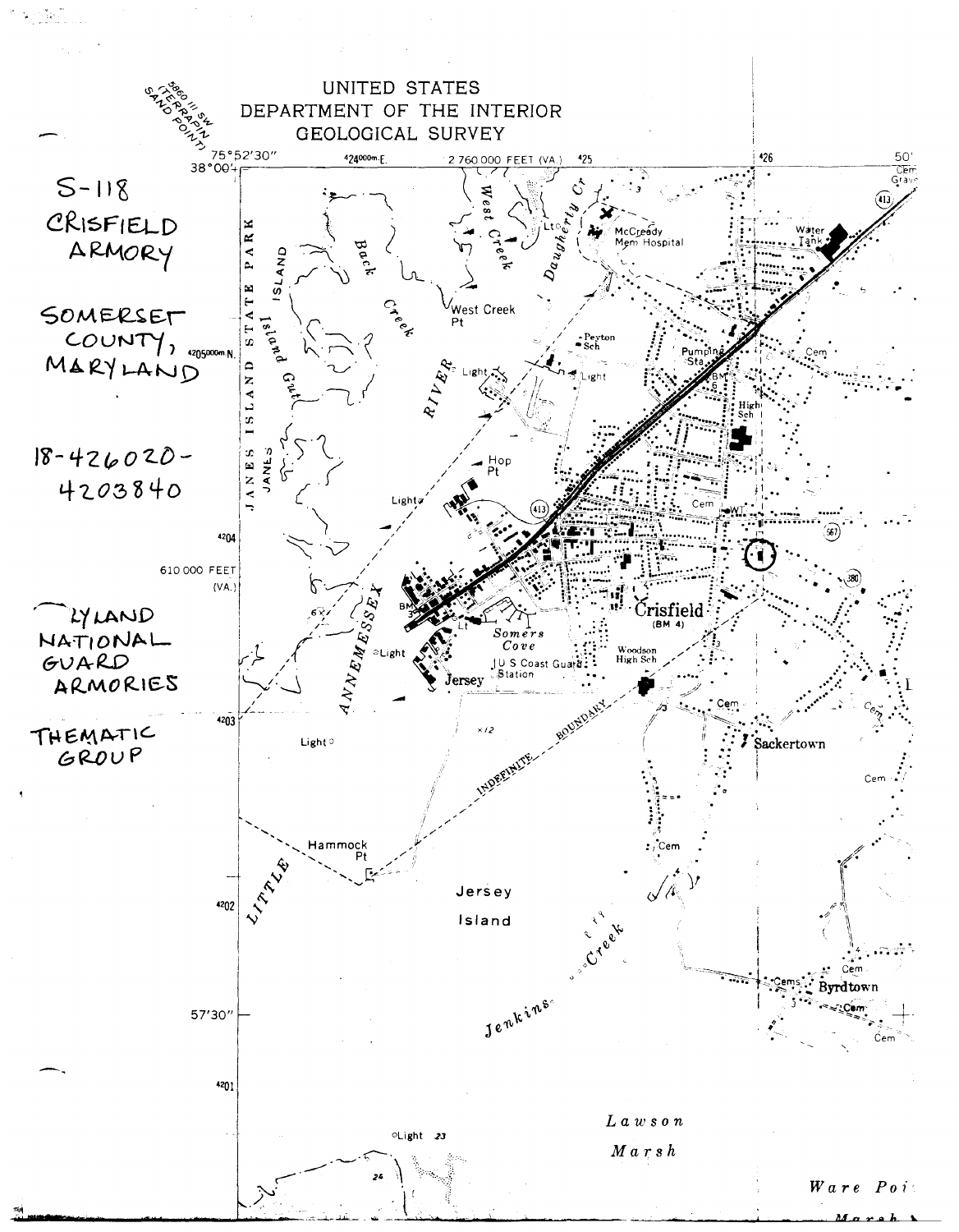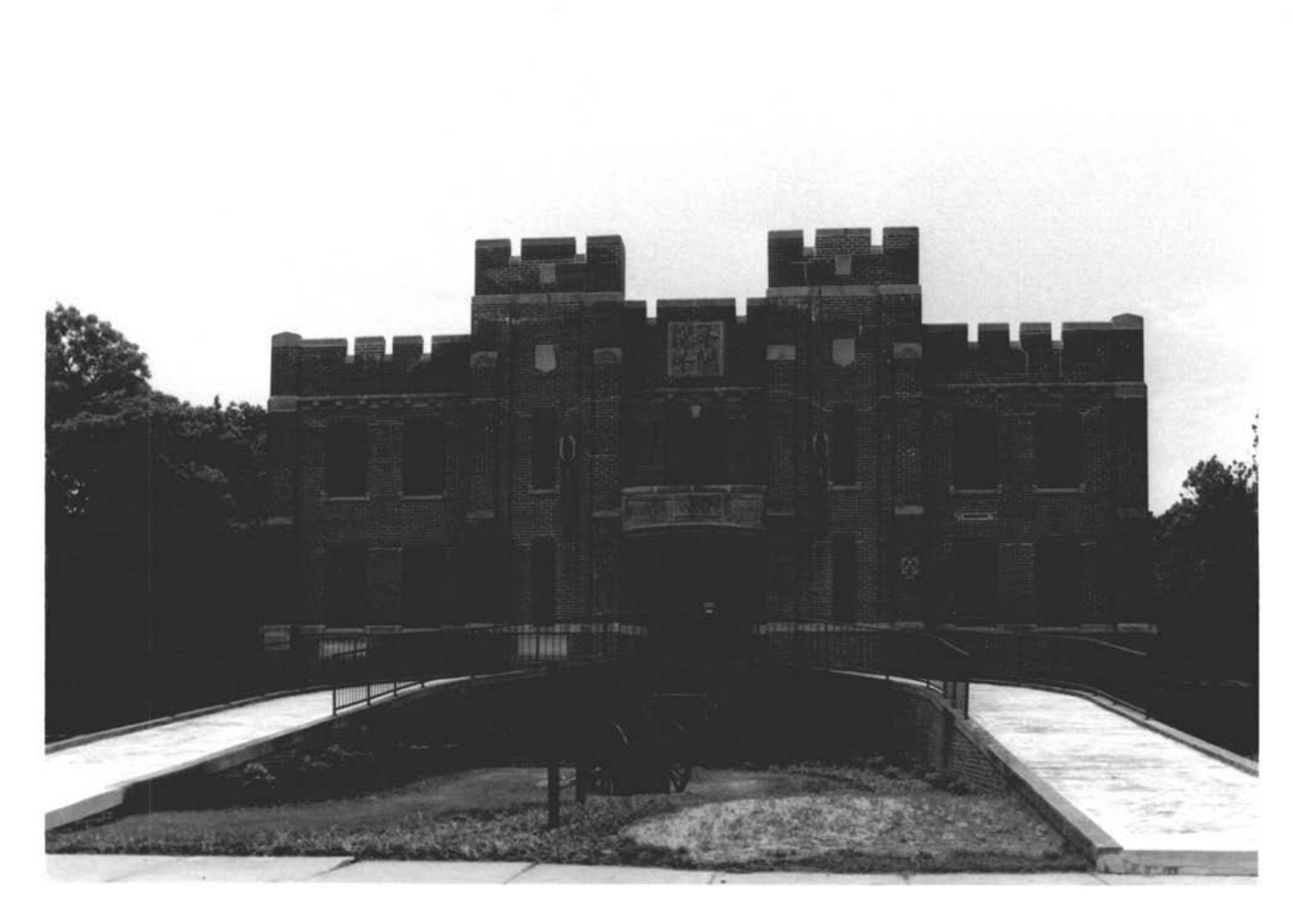Crisfield Armory  $S-118$ Somerset County, Maryland<br>phto: Susanne Moore<br>neg loc: Md Hist Trust, Annapolis, Md<br>July 1980 North elevation  $1/3$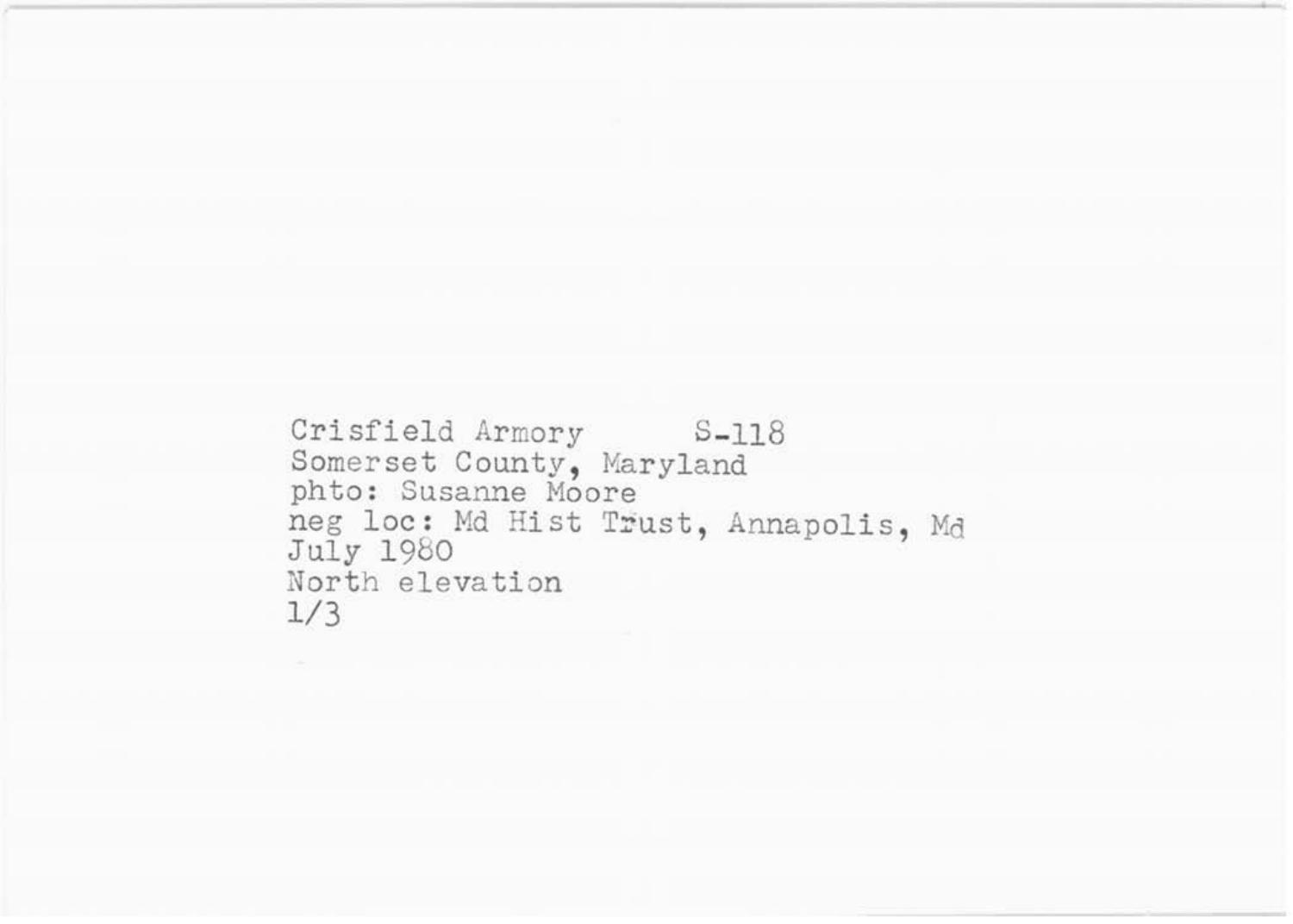